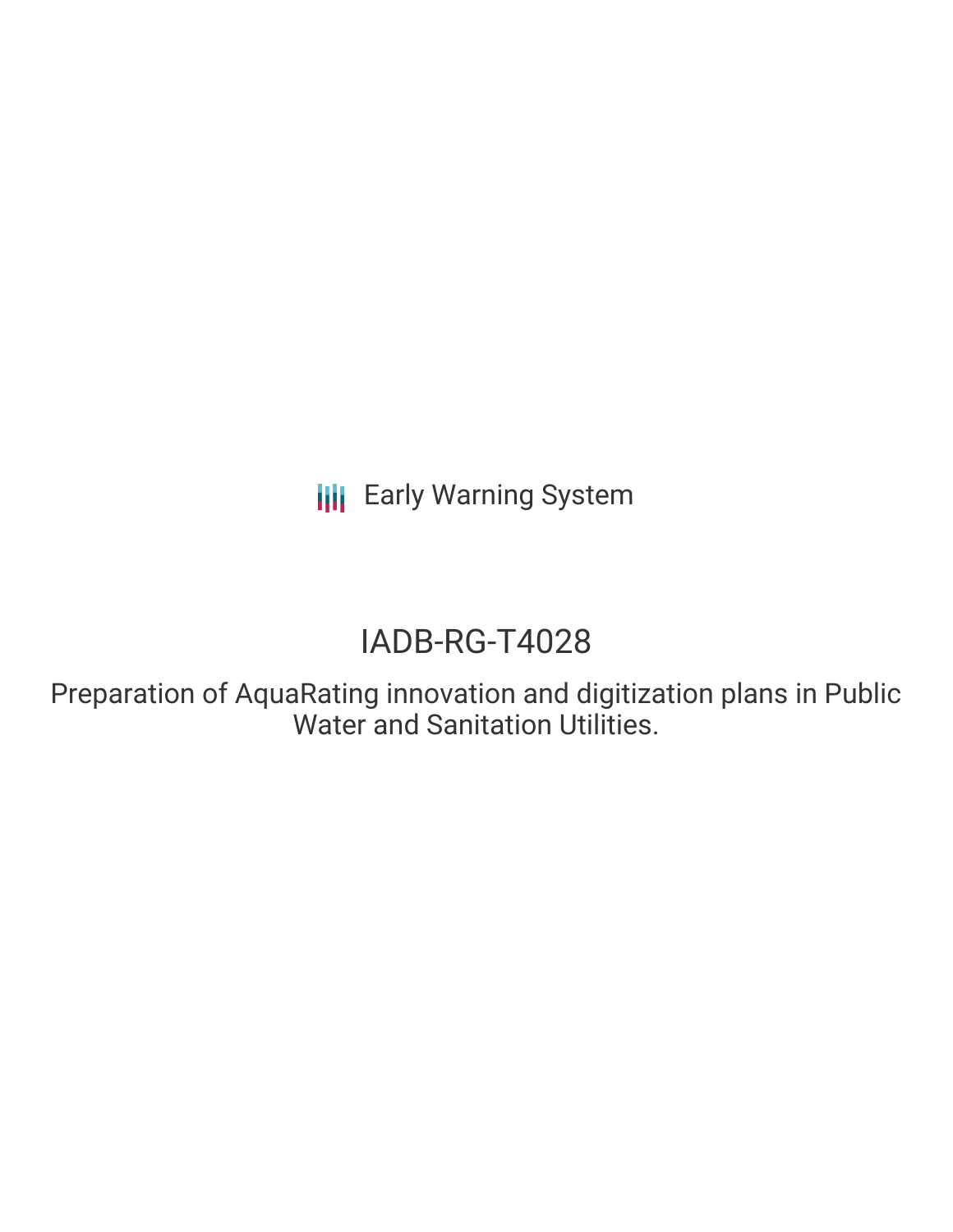



Preparation of AquaRating innovation and digitization plans in Public Water and Sanitation Utilities.

#### **Quick Facts**

| Inter-American Development Bank (IADB)                               |
|----------------------------------------------------------------------|
| Approved                                                             |
|                                                                      |
| Regional                                                             |
| Climate and Environment, Technical Cooperation, Water and Sanitation |
| <b>Advisory Services</b>                                             |
| $$0.15$ million                                                      |
| $$0.15$ million                                                      |
|                                                                      |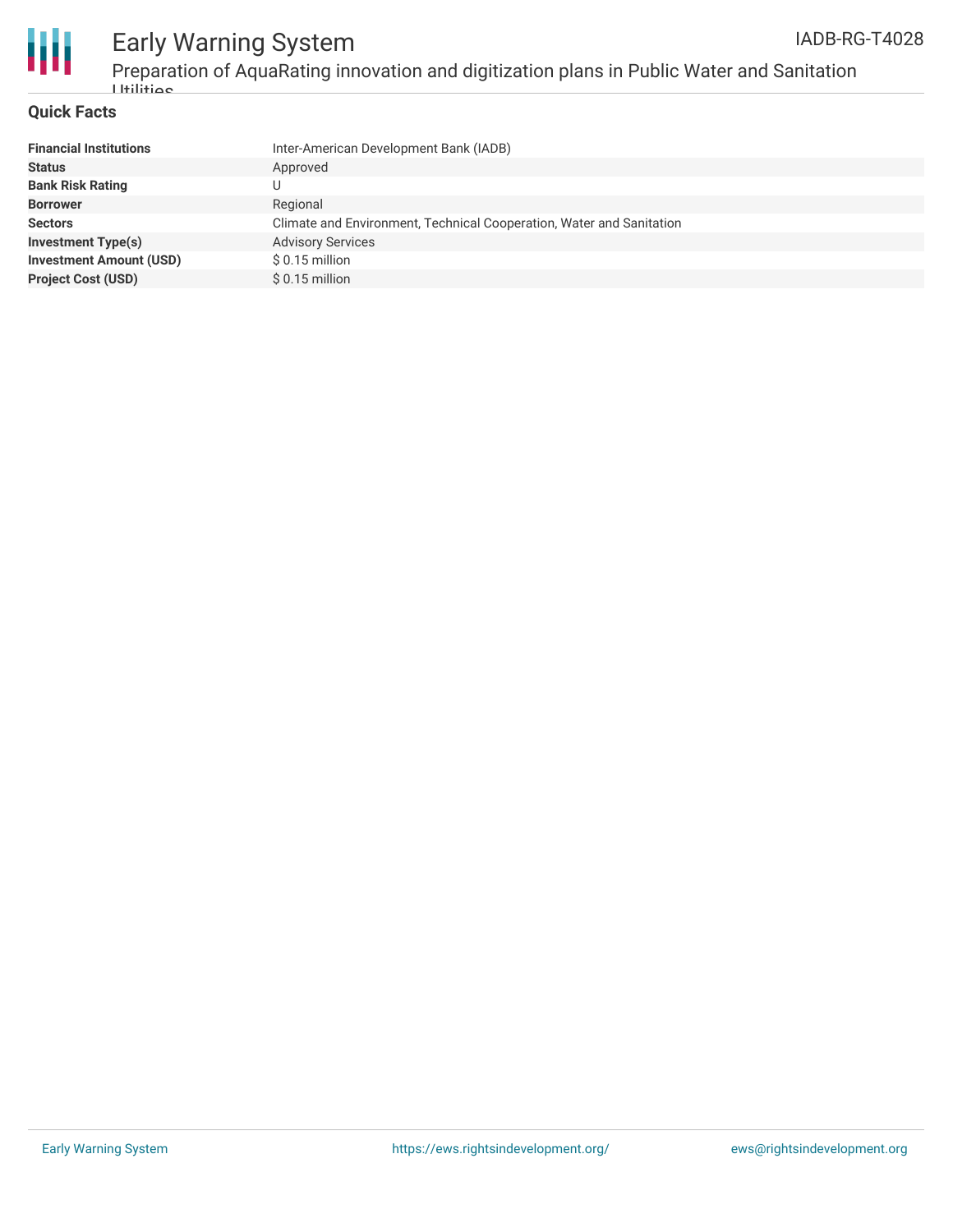

Preparation of AquaRating innovation and digitization plans in Public Water and Sanitation Utilities.

#### **Project Description**

To promote greater sustainability of water and sanitation services by improving the performance and capacity of water and sanitation companies.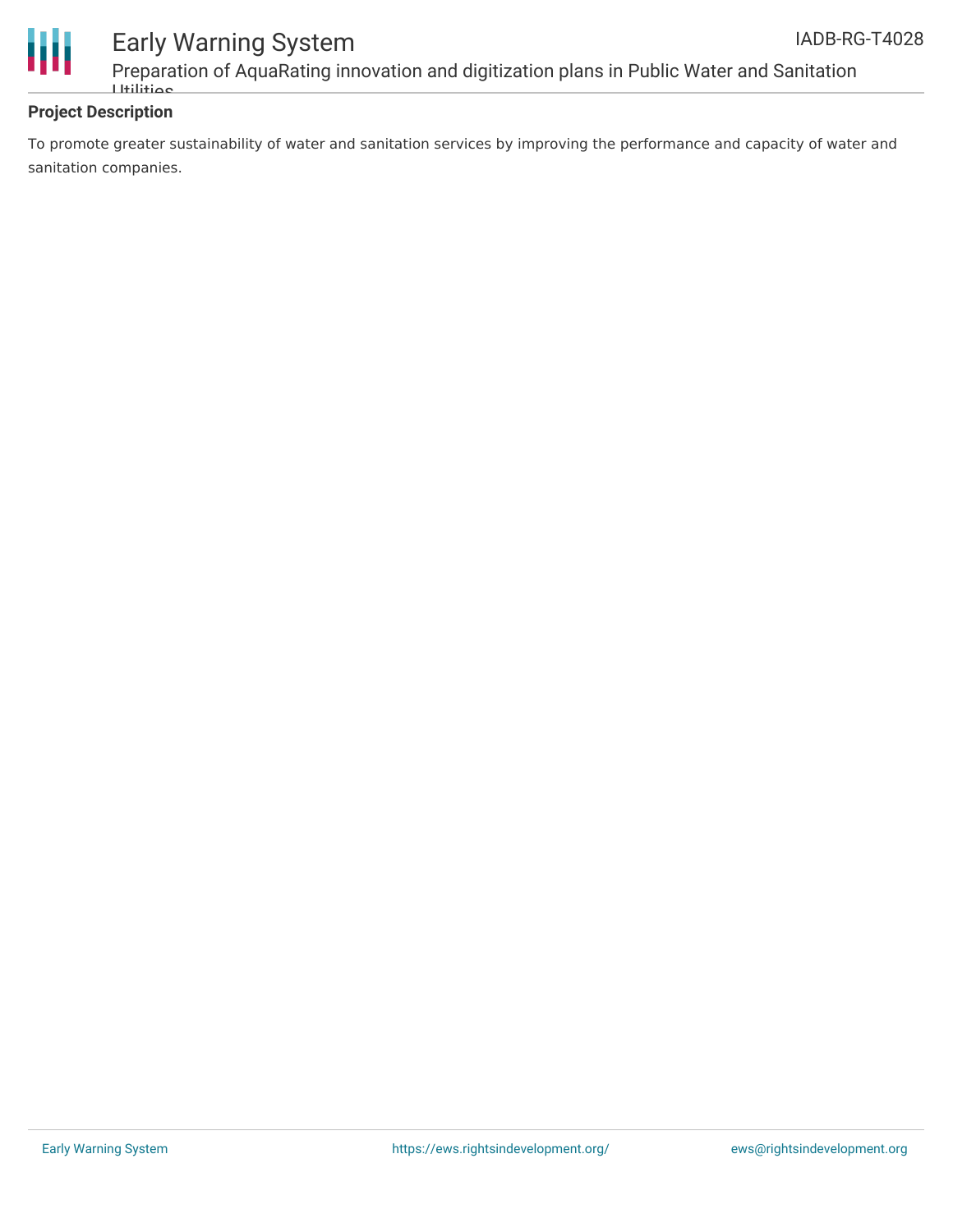



Preparation of AquaRating innovation and digitization plans in Public Water and Sanitation Utilities.

#### **Investment Description**

• Inter-American Development Bank (IADB)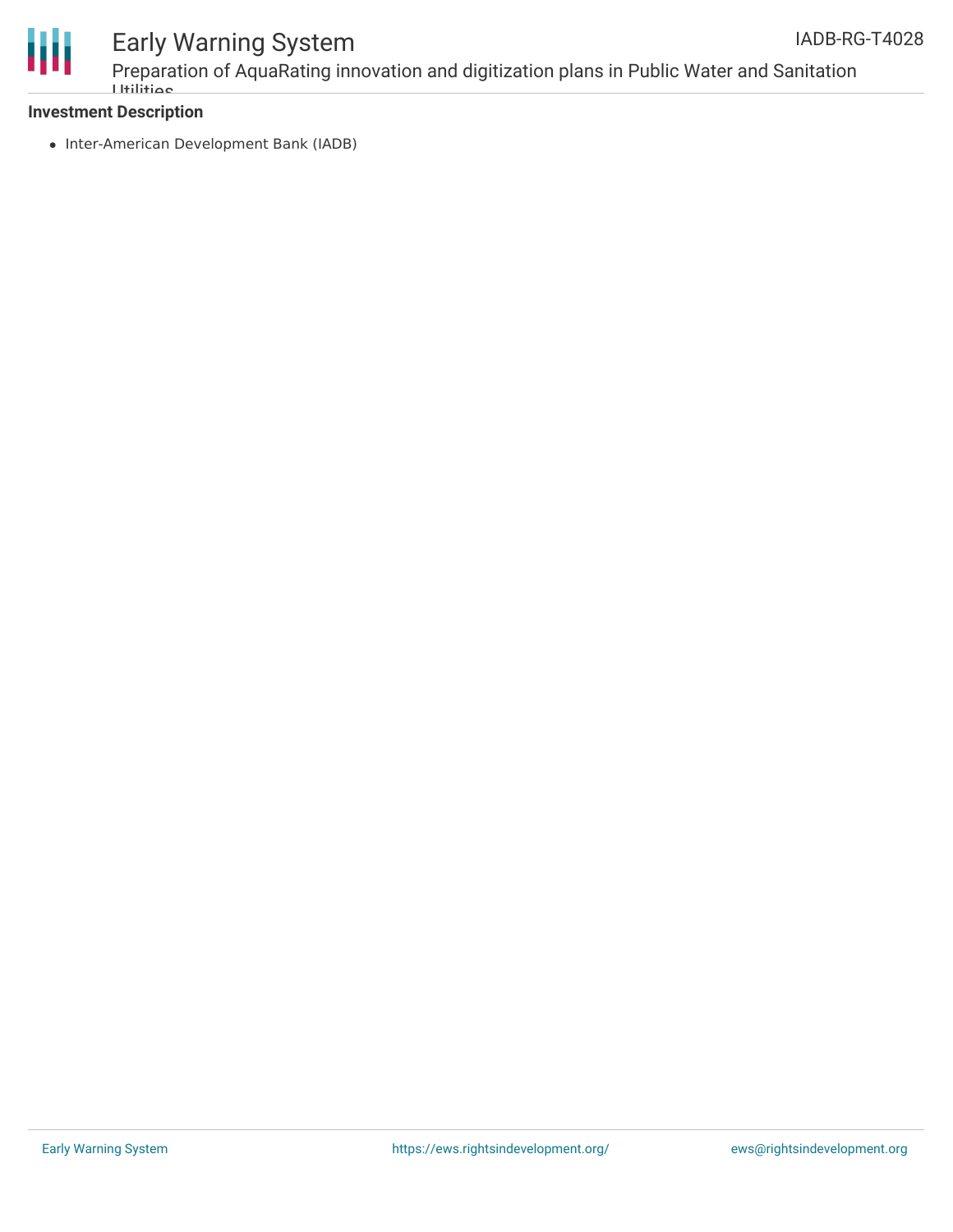

#### **Contact Information**

#### ACCOUNTABILITY MECHANISM OF IADB

The Independent Consultation and Investigation Mechanism (MICI) is the independent complaint mechanism and fact-finding body for people who have been or are likely to be adversely affected by an Inter-American Development Bank (IDB) or Inter-American Investment Corporation (IIC)-funded project. If you submit a complaint to MICI, they may assist you in addressing the problems you raised through a dispute-resolution process with those implementing the project and/or through an investigation to assess whether the IDB or IIC is following its own policies for preventing or mitigating harm to people or the environment. You can submit a complaint by sending an email to MICI@iadb.org. You can learn more about the MICI and how to file a complaint at http://www.iadb.org/en/mici/mici,1752.html (in English) or http://www.iadb.org/es/mici/mici,1752.html (Spanish).